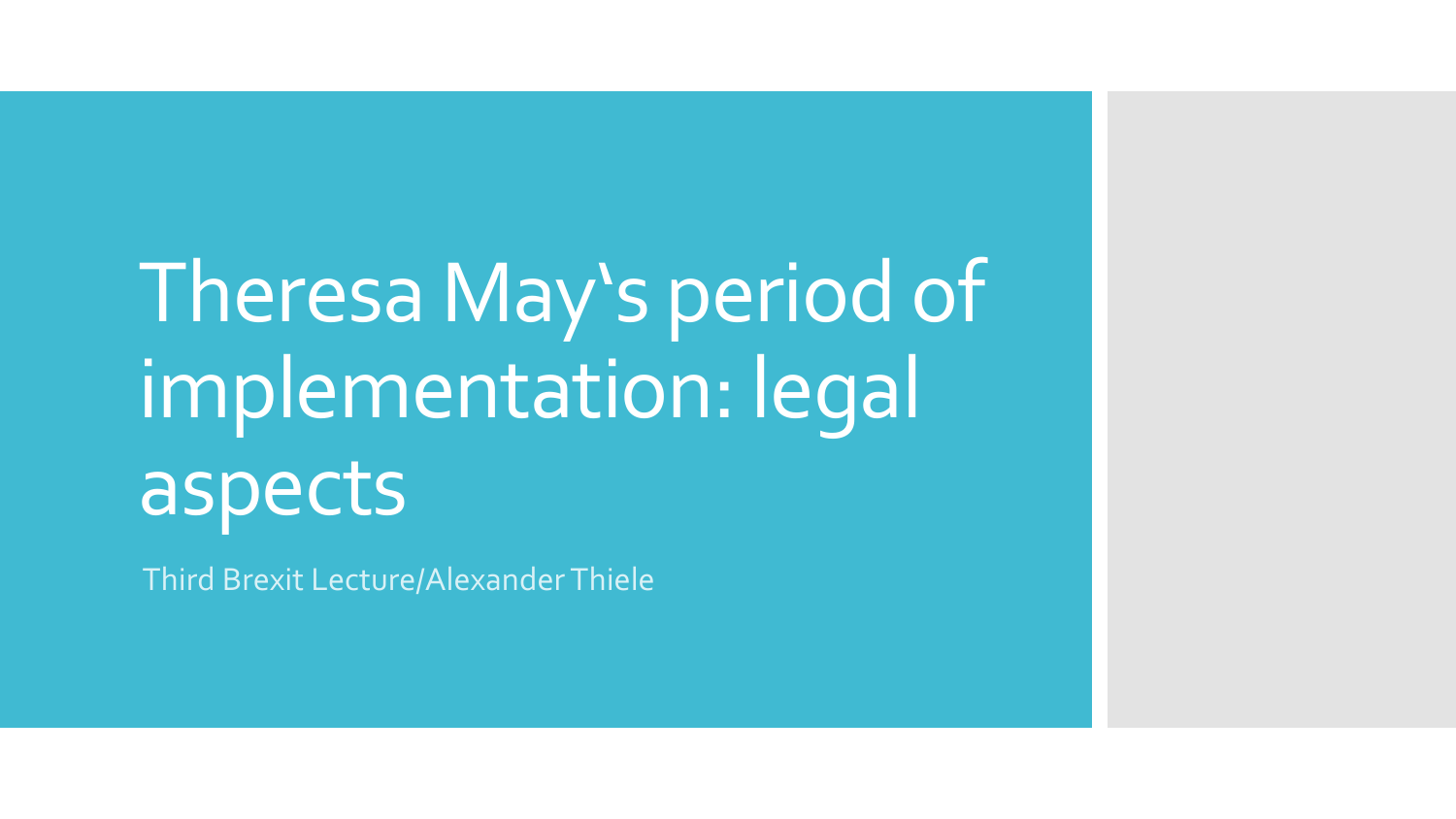#### Phase 1 and Phase 2

Phase 1: Citizen's rights, financial burden, UK-Ireland-Border.

Phase 2: Negotiating the future relationship between EU and UK

Problem: Phase 2 will not start before "significant progress" in phase 1.

Not sure whether phase 2 will start in December 2017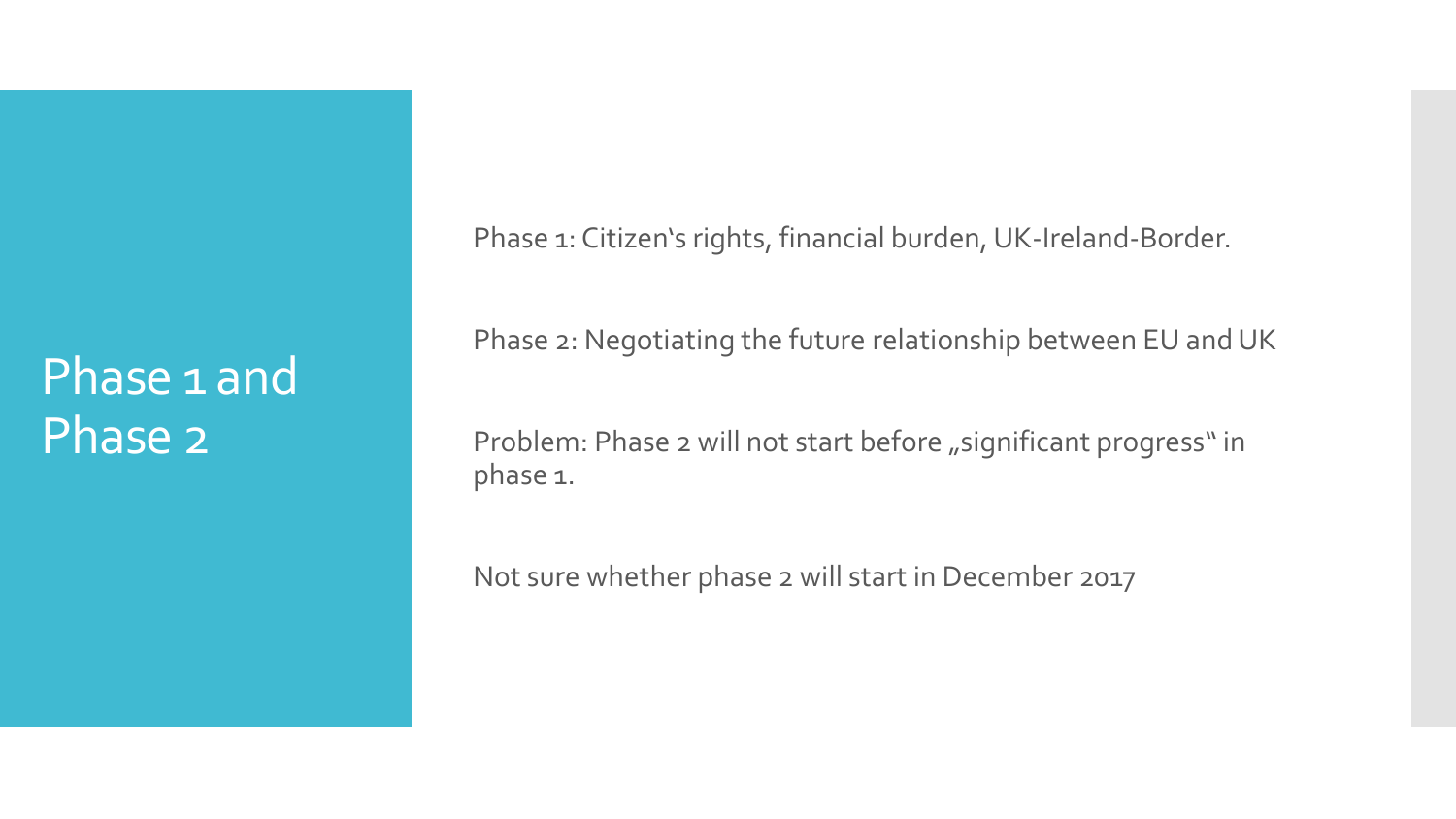### Art. 50 TEU

#### **Article 50**

1. Any Member State may decide to withdraw from the Union in accordance with its own constitutional requirements.

2. A Member State which decides to withdraw shall notify the European Council of its intention. In the light of the guidelines provided by the European Council, the Union shall negotiate and conclude an agreement with that State, setting out the arrangements for its withdrawal, taking account of the framework for its future relationship with the Union. That agreement shall be negotiated in accordance with Article 218(3) of the Treaty on the Functioning of the European Union. It shall be concluded on behalf of the Union by the Council, acting by a qualified majority, after obtaining the consent of the European Parliament.

3. The Treaties shall cease to apply to the State in question from the date of entry into force of the withdrawal agreement or, failing that, two years after the notification referred to in paragraph 2, unless the European Council, in agreement with the Member State concerned, unanimously decides to extend this period.

(…)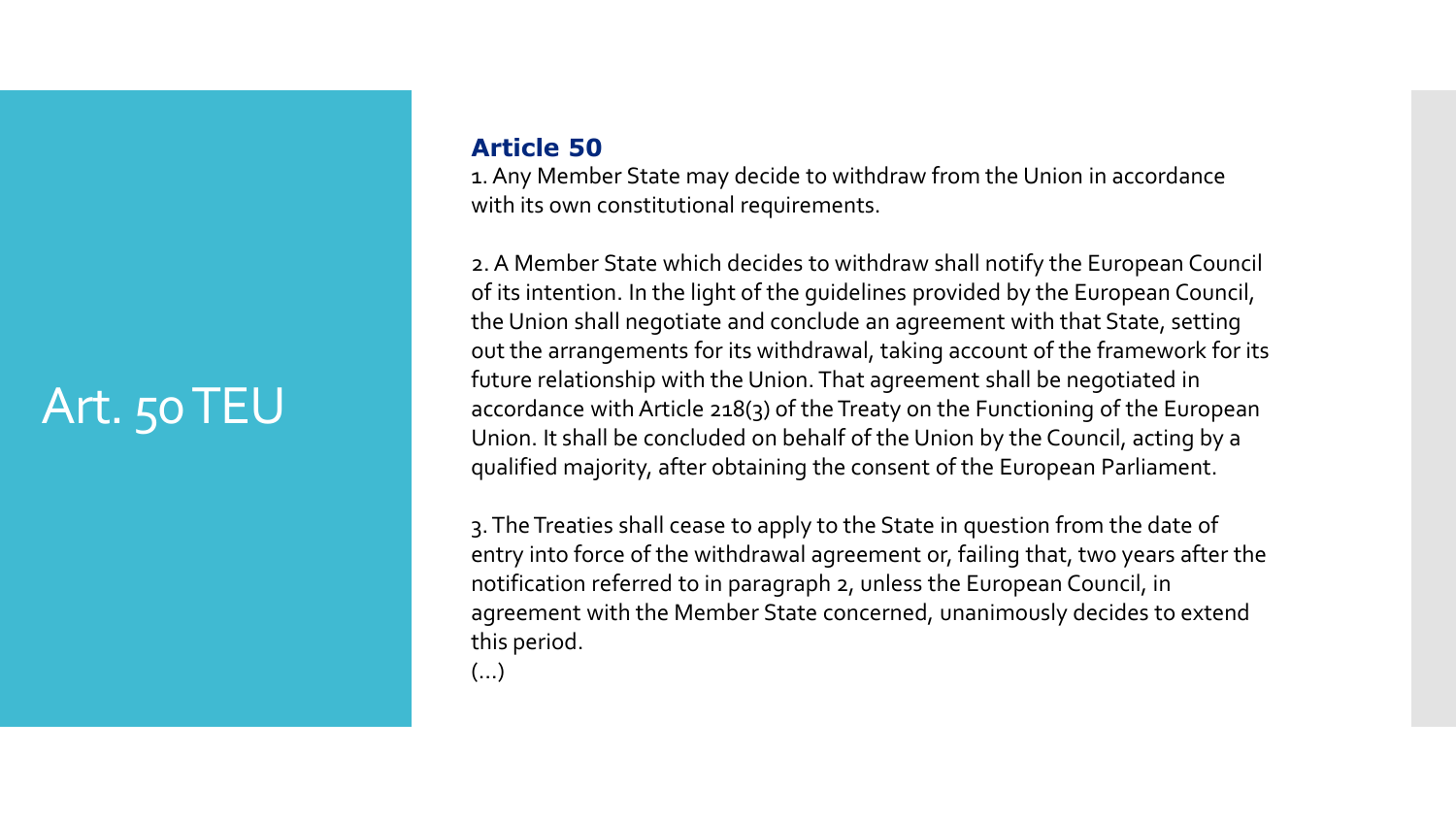#### Art. 50 TEU

Exit-Agreement consists of two parts:

1. Unbundeling EU and exiting Member State

2. Agreement on the future relationship

Problem: Can EU negotiate anything as regards the second part withput having to formally include the Member States?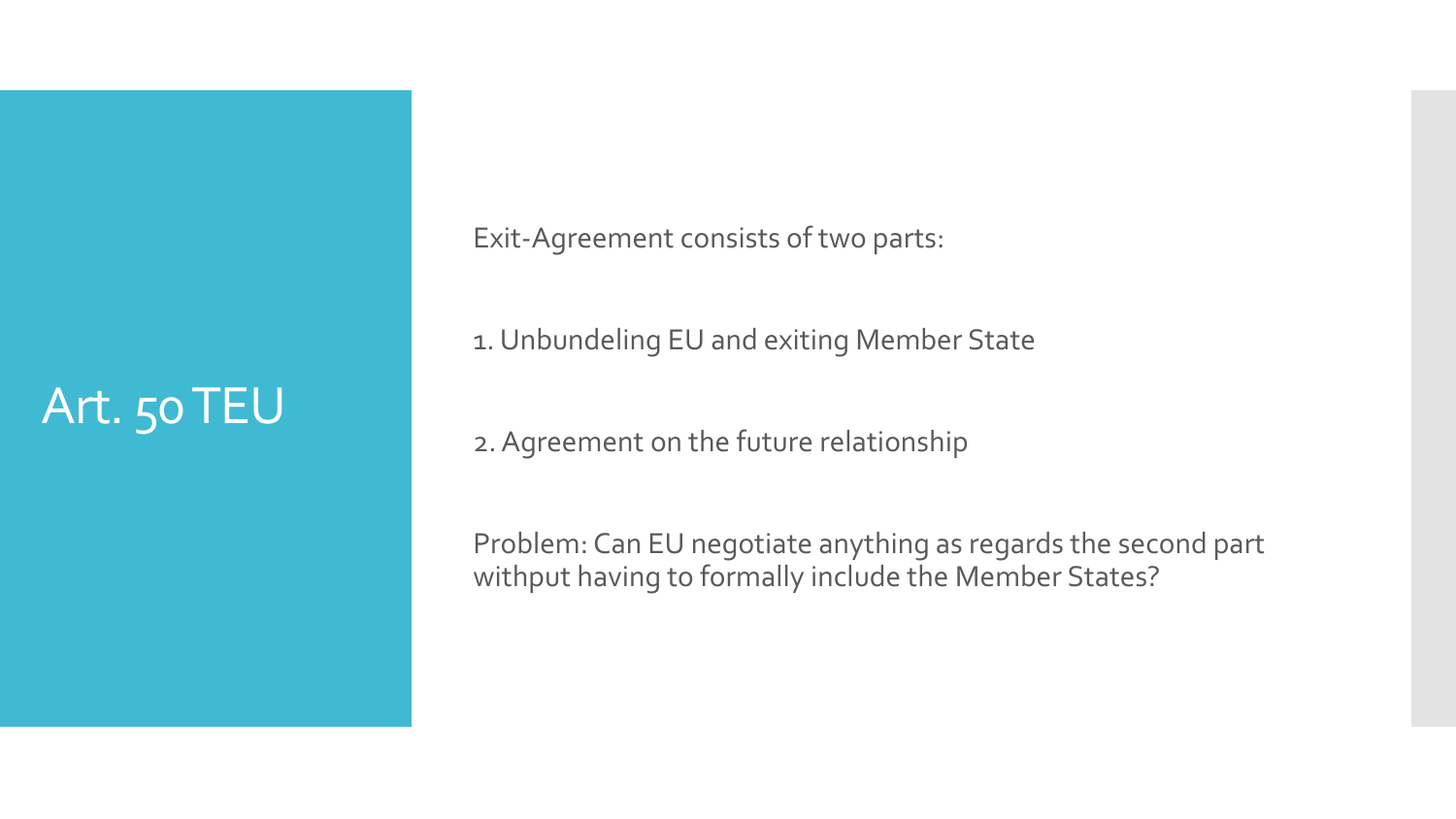## Art.  $3(1)$  TFEU

Article 3 1. The Union shall have exclusive competence in the following areas:

(a) customs union;

(b) the establishing of the competition rules necessary for the functioning of the internal market;

(c) monetary policy for the Member States whose currency is the euro;

(d) the conservation of marine biological resources under the common fisheries policy;

(e) common commercial policy.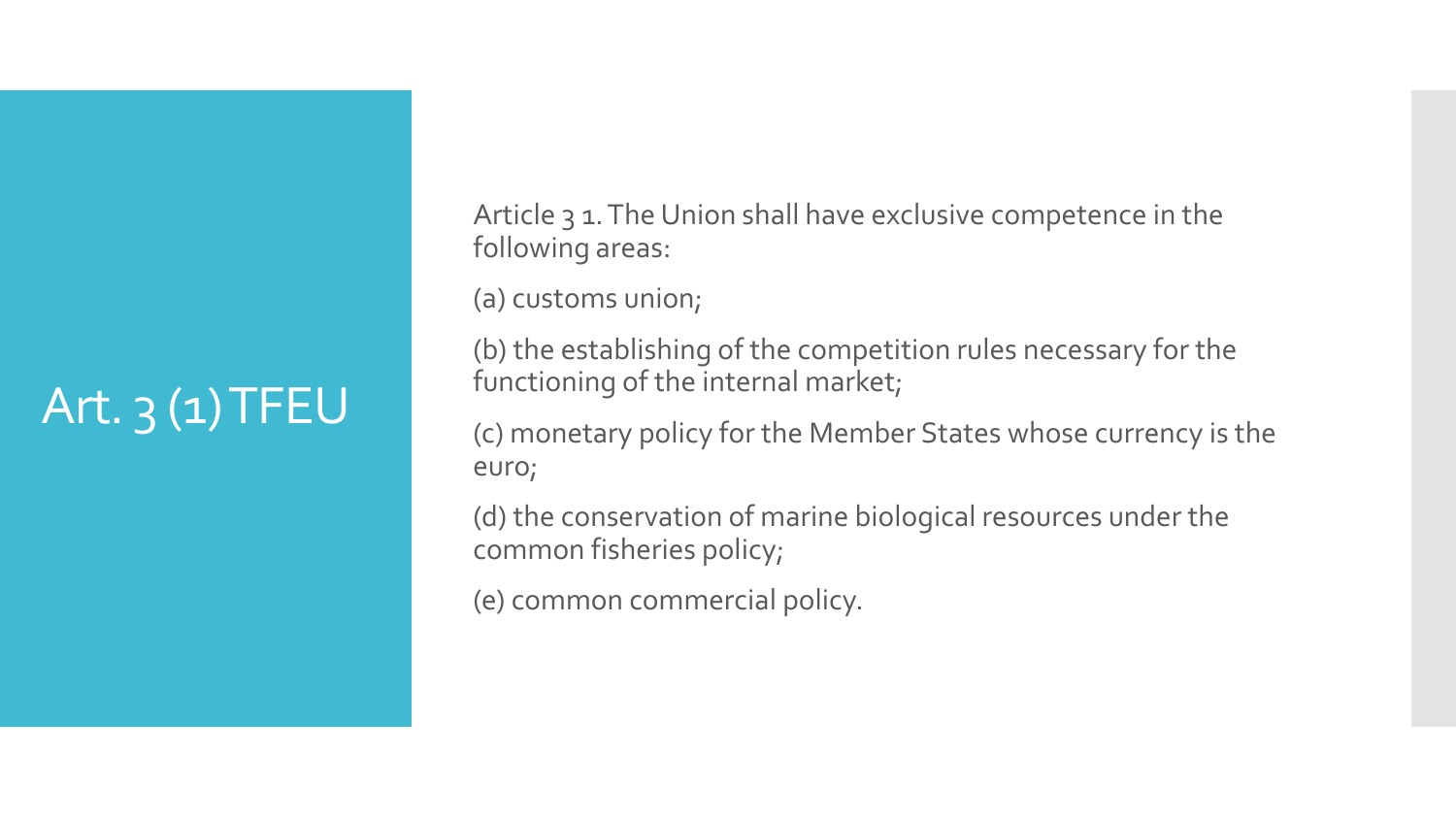#### Art. 216 TFEU

Article 216 1.

The Union may conclude an agreement with one or more third countries or international organisations

where the Treaties so provide or

where the conclusion of an agreement is necessary in order to achieve, within the framework of the Union's policies, one of the objectives referred to in the Treaties, or

is provided for in a legally binding Union act or

is likely to affect common rules or alter their scope.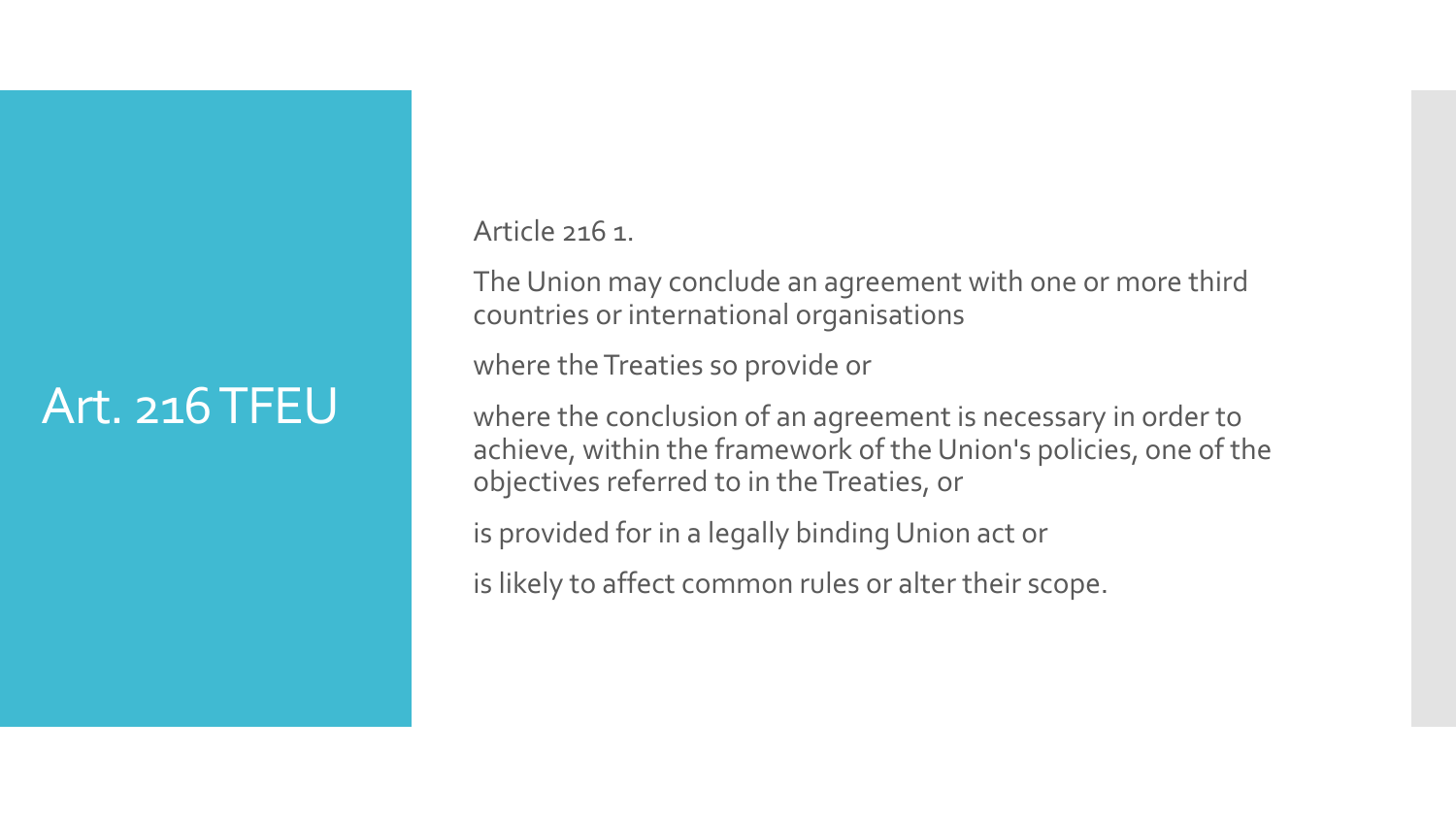### Art.  $3(2)$  TFEU

 2. The Union shall also have exclusive competence for the conclusion of an international agreement when its conclusion is provided for in a legislative act of the Union or is necessary to enable the Union to exercise its internal competence, or in so far as its conclusion may affect common rules or alter their scope.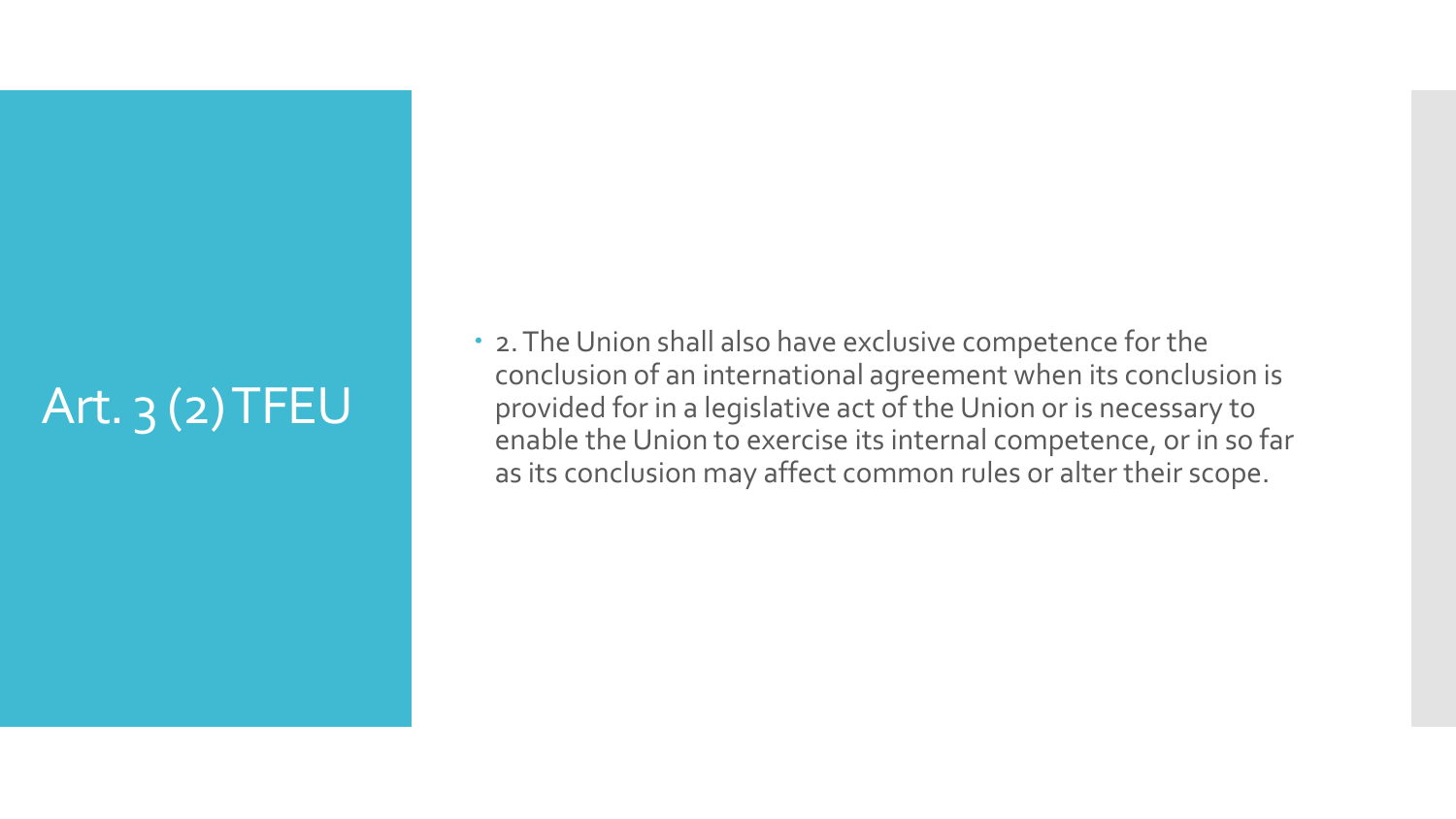#### Art. 50 TEU revisited

Possible solution:

Extension of negotiation period (3 instead of 2 years) Implementation period (2 years) Hard brexit

Problem: Fixed Brexit date in Great Repeal Bill